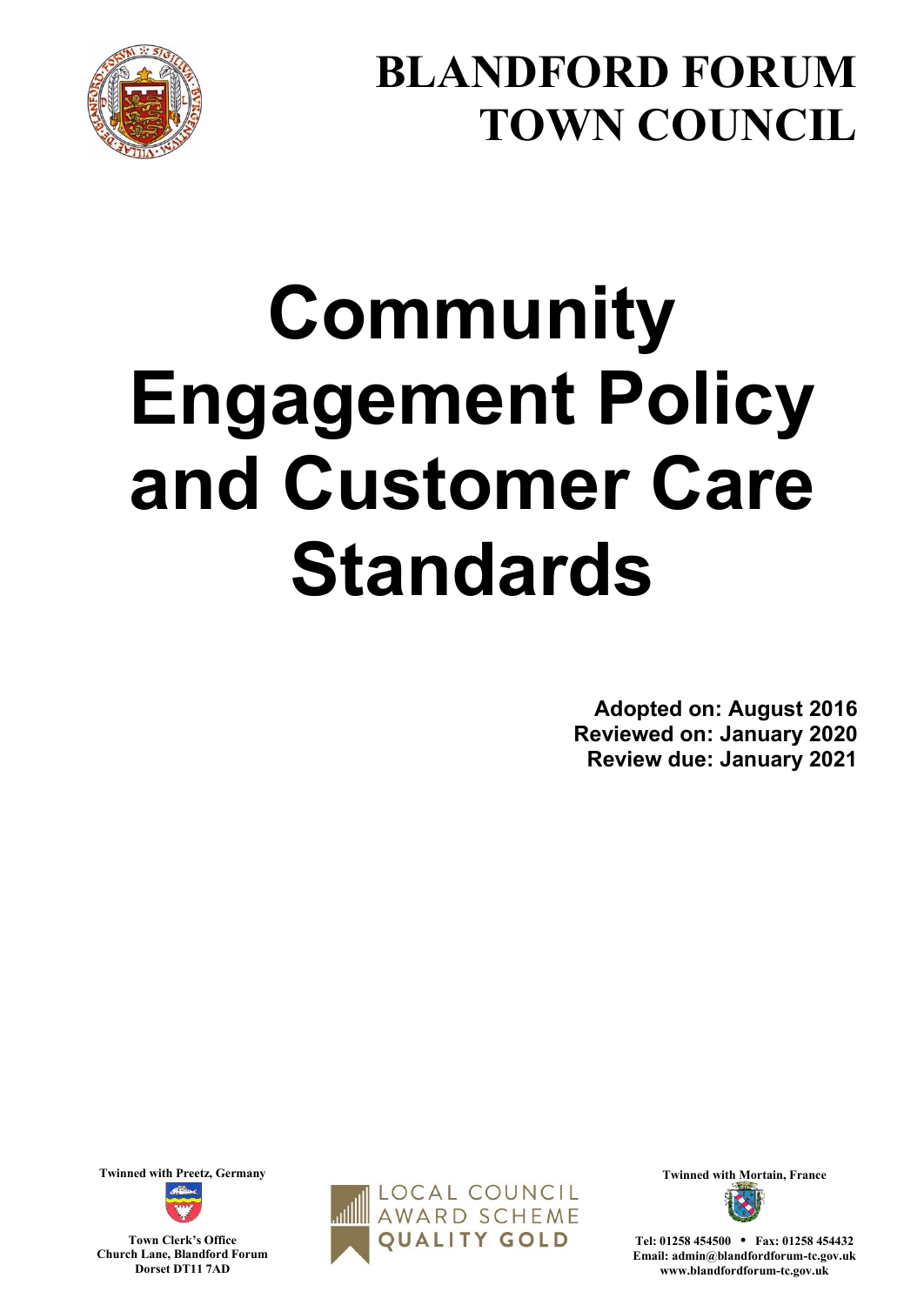Our aim is to give you a high level of customer service, so that you can access our services in the way you want. We use a variety of ways to tell you about our services, see below, and are continually working to provide alternative methods of making our services available to you.

#### **How the Town Council engages with you about services:**

- A number of newsletters (at least four) throughout the year and also provides these in large print when requested;
- Regular contact with local schools about events and projects;
- Regular contact with the AONB partnership;
- Regular contact with the military camp in the adjacent parish;
- Regular contact with local organisations about events and projects;
- Publications in the local press, newspapers and magazines;
- Publications on the local radio about events and projects;
- The council's website provides a vast amount of information about how the council works and the services it provides. Visit [www.blandfordforum-tc.gov.uk](http://www.blandfordforum-tc.gov.uk/) to find out more;
- An active, engaging and responsive Facebook page;
- Community Notice Boards in locations throughout the town;
- Using local venues that are hired out to the community as an opportunity for information, consultation and advertising;
- An A Frame in the town centre with regular updated information about events and projects; and
- Visits to business and shops in the town centre about events and projects.

Our staff are familiar with our Customer Care Standards and how to apply the standards to the way services are delivered to you.

#### **Who are our customers?**

Anyone who contacts the council, by whatever method. They may be resident or not, or people contacting us on behalf of public, private or voluntary agencies.

#### **Our commitment to you**

We work to a set of customer service principles which guide everything we do.

- These include:
- Integrity
- Courtesy and fairness
- Equality of opportunity
- Responsiveness and reliability
- Clear communication

#### **Getting it right first time for our customers**

Three ways of making sure we get it right for you first time.

- We will ask you
- We will take action to improve
- We will listen to you



**Town Clerk's Office Church Lane, Blandford Forum Dorset DT11 7AD** 

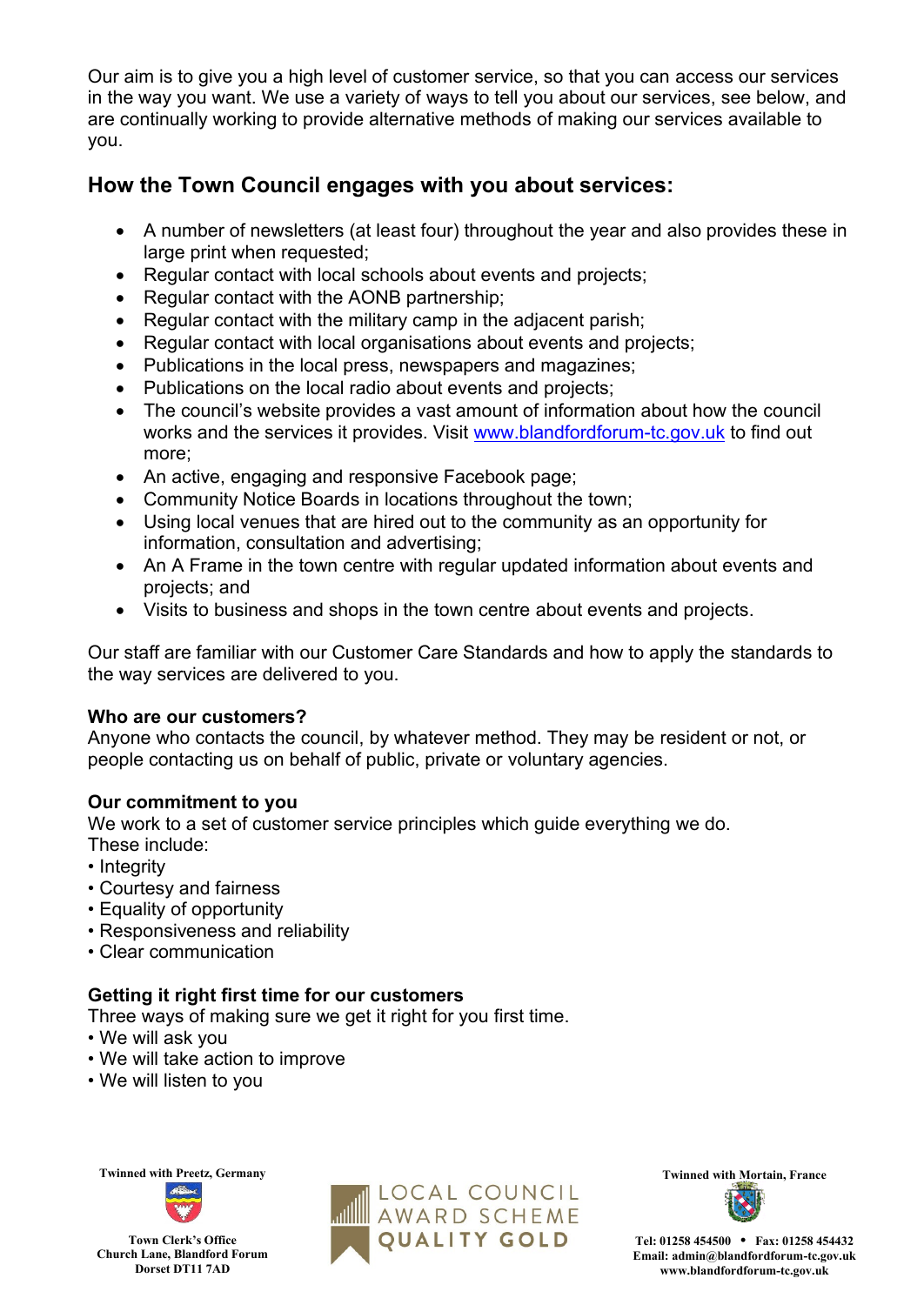### **Standard Target**

#### **We aim to**

- Telephone Answer calls within four rings (20 seconds)
- Face to Face Seen within 1 minute at Town Council reception
- Email/letters/faxes Full response within 10 working days
- Facebook posts/messages Answer within 24 hours, excluding weekends

#### **Overall Customer Satisfaction**

- Set and aim to achieve high standards
- Be welcoming, polite and helpful
- Treat you with respect
- Say what we can and cannot do, so that you know what to expect from us
- Where we cannot help, try to find out who can
- Only ask for relevant information and explain why it is needed
- Respect your right to confidentiality, privacy and safety
- Use only plain English when speaking with you and in all our correspondence
- Not discriminate against anyone because of race, sex, marital status, age, disability, sexuality or religion
- Provide extra help if you need it to access our services
- Listen to any complaints you may have

#### **You should**

- treat our staff with respect at all times
- show respect to property, other customers, and for the health and safety of yourself and others when using our services

#### **When telephoning any of our offices you can expect**

- Your calls to be answered within 20 seconds or 4 rings
- A polite response
- A call back when we cannot deal with your enquiry immediately
- To be given the name of the person if we transfer you to someone else

• An informative voicemail message and the ability to leave a message outside of office opening hours

#### **When you visit our offices you can expect our reception staff to**

- Be welcoming, polite and helpful
- Keep to appointment times and let you know if appointments are running late or have to be rearranged
- Provide you with accurate, up to date information

#### **When emailing our 'admin' email address you can expect**

- Acknowledgment of your email within two working days and a full written response within ten working days
- Where very detailed replies are needed, we will provide you with a progress report with timescales

#### **When emailing individual staff members' mailboxes you can expect**

• The reply to give a name, title and email address